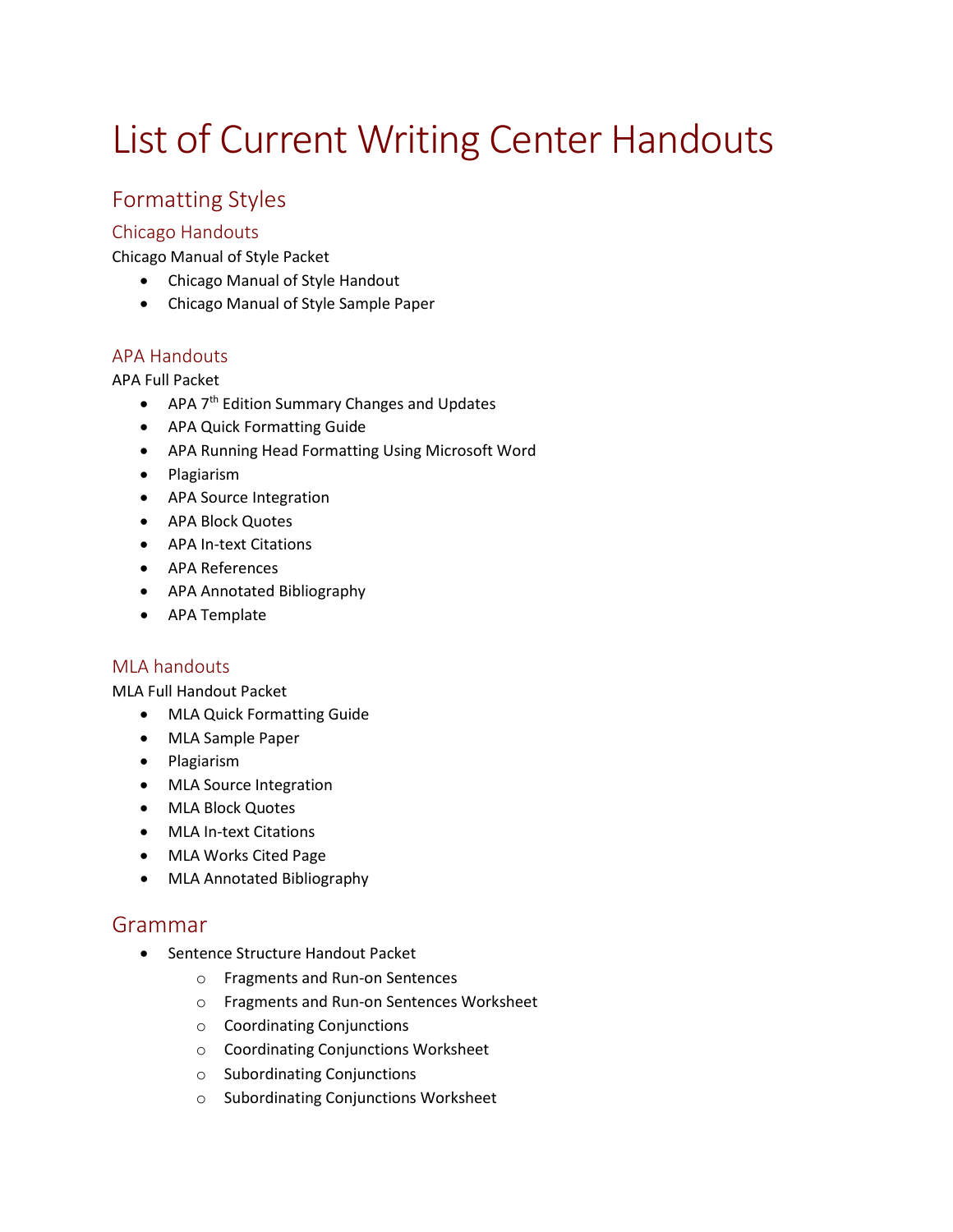- Subject-Verb Agreement
- The Article Guide
- Active vs. Passive Voice
- Simple Verb Tenses
- Commonly Misused Words
- When to Use Commas
- Punctuation Guide (coming soon!)

## Study Skills

- Reading Critically
- Evaluating Sources Handout Packet
	- o Evaluating Sources
	- o Sample CRAAP Test
	- o CRAAP Test Worksheet
- (more handouts coming soon!)

## Types of Essays

- Argumentative Essay Handout Packet
	- o Argumentative Essay
	- o Argument Essay Worksheet
	- o Argumentative Essay Outline
- Barrel Model of Culture (eHRAF) Paper
- Cause and Effect Essay
- Compare and Contrast Essay
- Definition Essay
- Expository Essay
- Informative Essay
- Literary Analysis Essay
- Narrative and Descriptive Essay
- Problem and Solution Essay
- Writing in the Sciences

# Writing Process and Organization

Writing Process and Organization Full Handout Packet

- The Writing Process
- The Brainstorming Web
- Thesis Statements Explained
- Thesis Statements Worksheet
- Basic Essay Elements & Organization
- Paragraph Structure & Unity
- Plagiarism